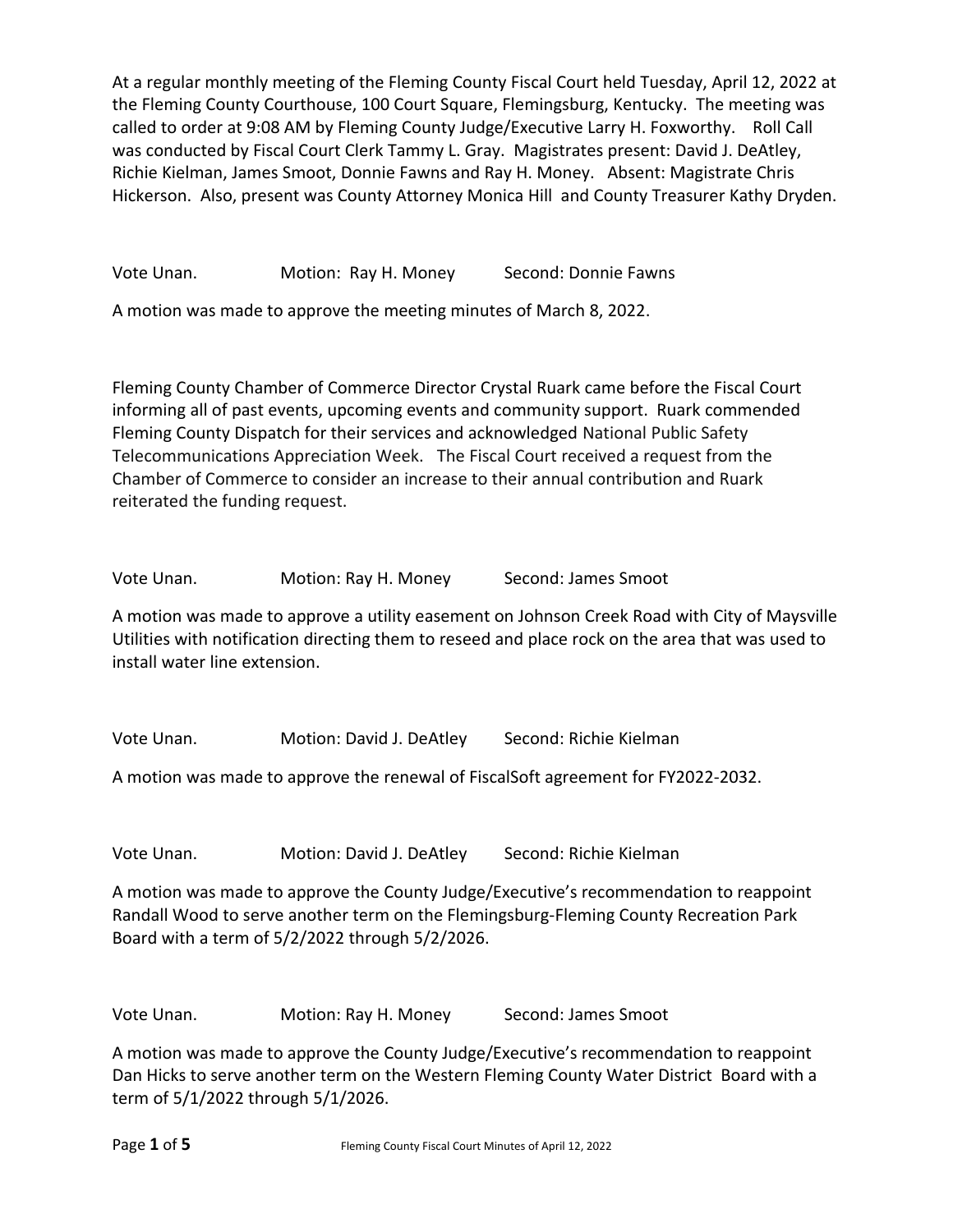Vote Unan. Motion: Ray H. Money Second: Donnie Fawns

A motion was made to approve the County Judge/Executive's recommendation to appoint William G. Cowan to serve on the Fleming County Public Library District Board with a term of 6/1/2022 through 6/1/2026.

Vote Unan. Motion: Richie Kielman Second: David J. DeAtley

A motion was made to approve the Fleming County Treasurer's month end and quarterly ending March 31, 2022 financial reports as presented by Dryden. General Fund \$1,551,663.73, Road Fund \$ 299,804.90, Jail Fund \$ 1,567.74, LGEA Fund \$ 121,768.90, Forest Fire Fund

\$ 1,351.39, CDBG Fund \$ 9,300.00, Dispatch Fund \$ 323,517.01, ARPA Fund \$ 879,611.38

and Capital Improvement Fund \$ 297,810.49. Total all funds \$ 3,486,395.54.

Vote Unan. Motion: Donnie Fawns Second: David J. DeAtley

A motion was made to approve the Budget Transfers as presented by Dryden.

Vote Unan. Motion: David J. DEAtley Second: Richie Kielman

A motion was made to approve the Cash Transfers as presented by Dryden.

Vote Unan. Motion: Ray H. Money Second : Donnie Fawns

A motion was made to approve the Claims reports and Carry In Claims reports as presented.

Vote Unan. Motion: Richie Kielman Second: James Smoot

A motion was made to approve the payment of all May 2022 election expenses up to

\$ 11,500.00.

Vote Unan. Motion: David J. DeAtley Second: Richie Kielman

A motion was made to approve the February and March 2022 county road maintenance reports as presented.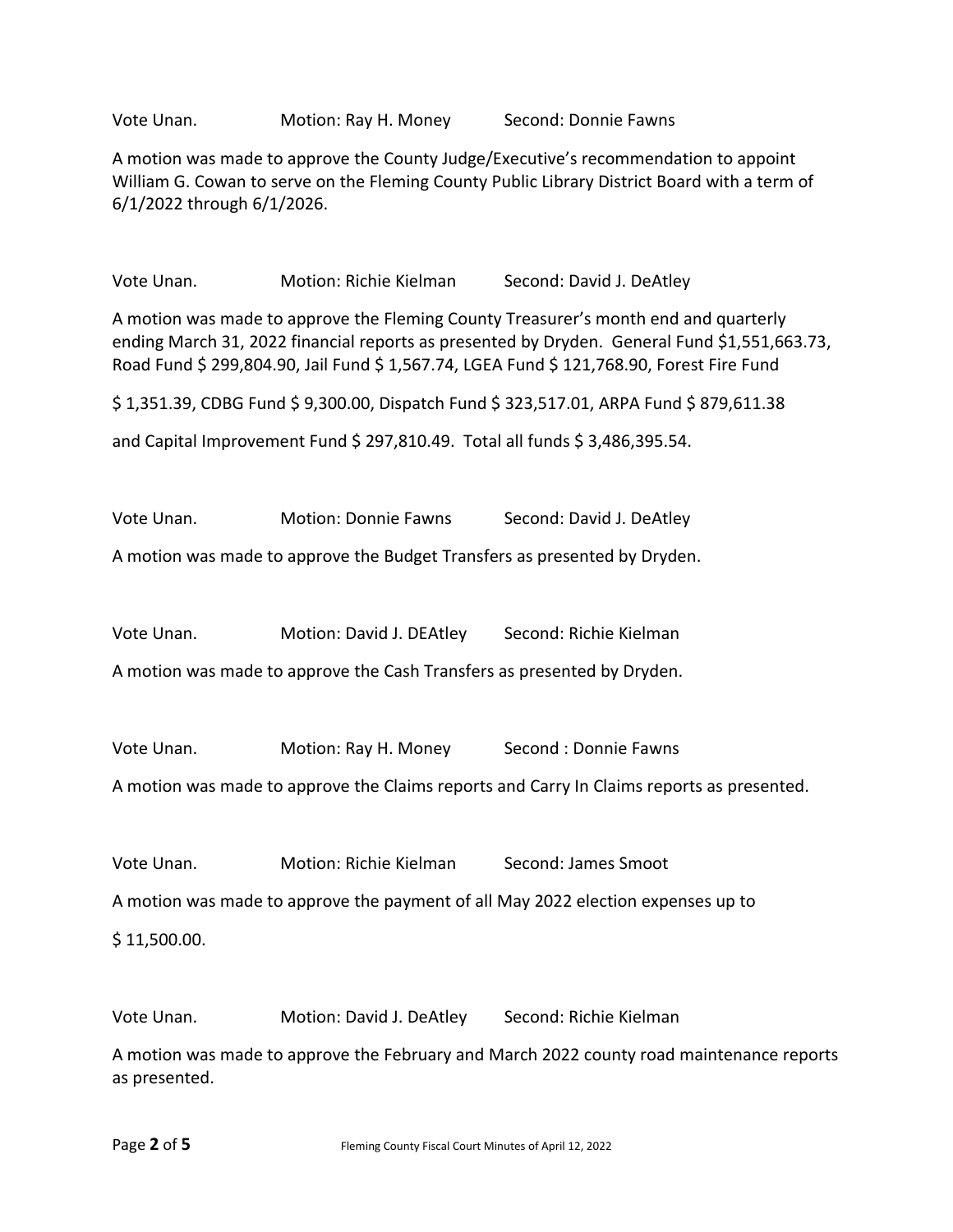A Public Bid Opening was held for the 2022 Buffalo Trace Road Commission Thursday, April 7, 2022, 10:00 a.m., Buffalo Trace ADD Offices. Advertisement for Bids appeared in the March 19, 2022 edition of the Ledger Independent and online at [www.btadd.com.](http://www.btadd.com/) The County Judge/Executive read all bids and stated the effective date of 2022 pricing April 15, 2022.

Vote Unan. Motion: Ray H. Money Second: Donnie Fawns A motion was made to accept the lowest and best bid by a qualified bidder who can provide the best value for services and/or products contingent on location of work, availability of product/services, quality of product and reserve the right to negotiate pricing for Aggregates, Fuel, Bituminous Materials , Chip & Seal, Cold Mix Asphalt, Corrugate Pipe, Paving, Road Salt, Transports.

Vote Unan. Motion: Richie Kielman Second: David J. DeAtley A motion was made to give the County Judge/Executive the authority to negotiate pricing to provide services and/or materials for the best value, lowest and best bid by a qualified bidder contingent on location of work, availability of product/services and quality of product(s).

Vote Unan. Motion: Richie Kielman Second: James Smoot A motion was made to give the County Judge/Executive the authority to sign any and all documents for materials and services effective April 12, 2022 for vendors providing road department materials as follows: Aggregates: Hanson Aggregates – Flemingsburg, Hanson Aggregates – Maysville, Hinkle Contracting Company and Carmeuse, Fuel: Bulk Plants, Paving / Asphalt: Flemingsburg Materials, Maysville Materials, Freedom Asphalt, H. G. Mays – Lay/Tack, Chip and Seal: Hudson Materials RS-2 product, Cold Mix: Allen Company – Cold Mix

Pipe: Utility Solutions, Kentucky Contractor Supply, Brown County Rental, Road Salt: Compass Minerals and Caudill Seed and Transport: Maysville Transport, Allen Trucking, Williams Trucking.

Vote Unan. Motion: Ray H. Money Second: Richie Kielman

A motion was made to approve the Fleming County Clerk's month end March 31, 2022 report as presented by Fritz.

Vote Unan. Motion: David J. DeAtley Second: Richie Kielman

A motion was made to approve the Fleming County Sheriff's month end report of March 31, 2022 as presented by Kinder.

Vote Unan. Motion: David J. DeAtley Second: Richie Kielman

A motion was made to approve the Fleming County Sheriff's first quarter report ending March 31, 2022 as presented by Kinder.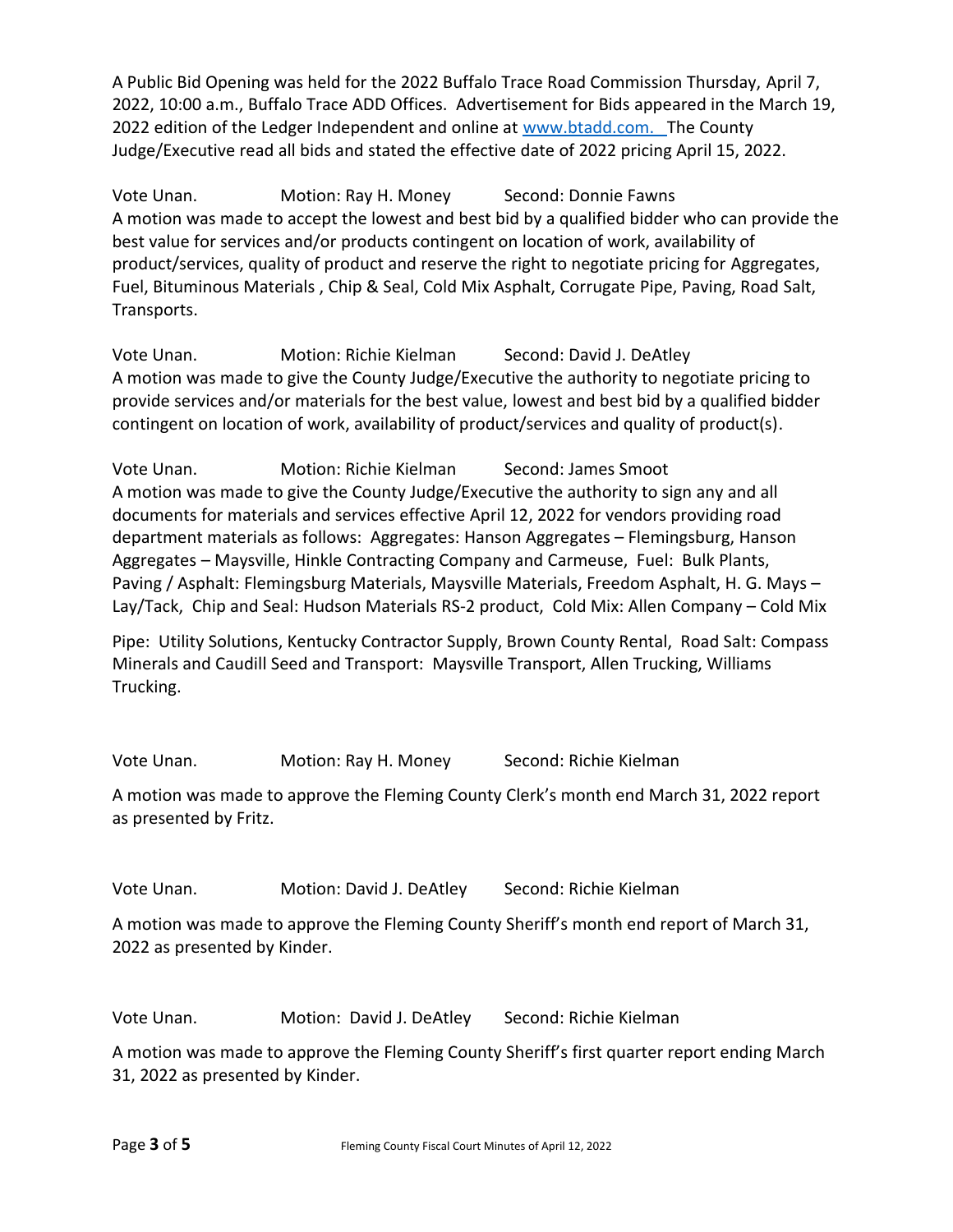The Fleming County Sheriff commended his staff for recent drug busts that netted large amount of narcotics and cash. Kinder also supports the increase of the Chamber of Commerce's contribution.

Discussion was held regarding court security officers( CSO) and CSO staffing at the judicial center. Kinder requested that Kelly Doyle be changed to full-time status. Changes in current legislation would approve a pay increase for court security officers and AOC reimbursement of their pay. Noted that the Fiscal Court would have to provide in their budget the benefits expense for an additional full time CSO.

Fleming County Dispatch Director Charlotte Benton came before the Fiscal Court and reviewed the March requests for services. Benton also supports the increase of the Chamber of Commerce's contribution. Discussion was held regarding the need to change road names for roads in the county that have very similar names which has caused delayed response times of emergency services. A list of Dispatch's priority road names that are duplicated be addressed first and was distributed to all Fiscal Court members.

Vote Unan. Motion: Richie Kielman Second: David J. DeAtley

A motion was made to approve the March 2022 Dispatch report.

Vote Unan. Motion: Richie Kielman Second: David J. DeAtley

A motion was made to dispose of unused property by sealed bid the following: 1993 Bass Track Sportsman 20Ft. Boat, HIN BUJ38279G293 and trailer and 2012 JP Marine Inflatable Ft. 15 Boat, HIN JPM4DA03J112 ( No Motor) with 2012 Road King Trailer VIN 5KZBB1616CA031535. Sealed bids will be opened publicly at the May meeting.

Discussion was held regarding recent event held at 367 New Hope Road, Hillsboro in which the sponsors did not seek a county entertainment permit as required. The County Judge/Executive received several complaints and inquired as to violations of the permitting process and nuisance ordinance.

Vote Unan. Motion: Ray H. Money Second: James Smoot

A motion was made to approve the Fleming County Jailer's March report of transports.

Discussion was held regarding proposed FY2022-2023 Budget. Budget requests were received for the Chamber of Commerce, Economic Development Director, Fox Valley Recreation Park paving /culvert installation and Airport Board.